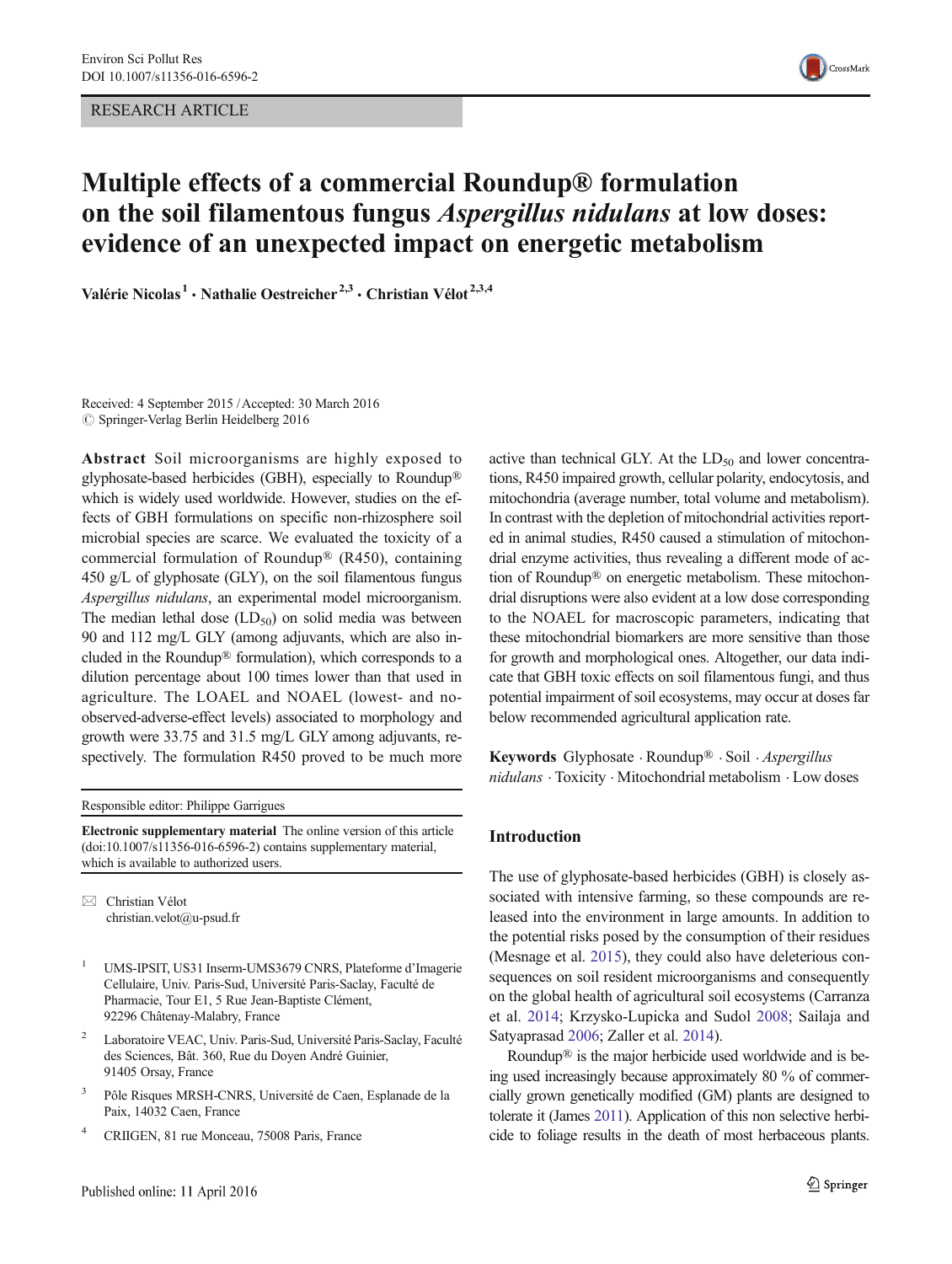Roundup® is available in various formulations which are composed of mixtures of glyphosate (GLY) (the declared active ingredient in plants), and adjuvants, which are added to increase the stability and allow the penetration of GLY (Cox [2004](#page-10-0)).

GLY is often described as exhibiting little or no activity in soil due to potential rapid adsorption on soil inorganic and organic particles (Duke and Powles [2008](#page-10-0)). However, numerous studies show that GLY is available to soil microbial communities (Haney et al. [2000;](#page-10-0) Wardle and Parkinson [1990\)](#page-11-0). For instance, agricultural soils amended with phosphorus fertilizers contain high levels of unbound GLY because soil sorption sites are occupied by competing phosphate ions (Simonsen et al. [2008](#page-11-0)). Remaining GLY in the soil solution is thus available not only for potential uptake by plant roots or leaching into groundwater, but also for microorganisms which can ingest it. Moreover, the major GLY breakdown product, aminomethylphosphonic acid (AMPA), is frequently detected in soils subjected to frequent GBH applications (Simonsen et al. [2008\)](#page-11-0). While GBH commercial formulations include various adjuvants, many studies (including regulatory tests) focus only on the active ingredient (GLY). However, the additives cannot be considered to be inert since several studies have shown that these formulations are much more toxic than the active ingredient alone, whether it is for human cells or tissues (Mesnage et al. [2015\)](#page-11-0), earthworm (Piola et al. [2013\)](#page-11-0), oyster (Mottier et al. [2013\)](#page-11-0), water flea (Cuhra et al. [2013\)](#page-10-0), or microorganisms (Braconi et al. [2006;](#page-10-0) Clair et al. [2012;](#page-10-0) Lipok et al. [2010;](#page-11-0) Qiu et al. [2013\)](#page-11-0). However, reports on impacts of GLY, its degradation products and GBH formulation adjuvants on specific microbial species inhabiting nonrhizosphere soil are limited. The assessment of such impacts is particularly crucial in the light of the increasing use of Roundup®-tolerant crops, which involve a much higher spray of this herbicide than in conventional agriculture.

The soil filamentous fungus Aspergillus nidulans is an experimental model organism used for decades in basic and industrial microbiology research (Martinelli and Kinghorn [1994\)](#page-11-0). The use of this ascomycete fungus is particularly advantageous since it is not pathogenic to either humans or plants, and it is extremely easy to manipulate, while at the same time avoiding the complexity and accessibility problems found with higher eukaryotes. Growth of A. nidulans on simple well-defined media allows a researcher to continuously check physical and chemical conditions, resulting in high reproducibility experiments. This fungus can be maintained by asexual reproduction via mycelial propagation or through the germination of abundant long-lived asexual spores, the conidia, and it can be readily induced to enter the sexual cycle under laboratory conditions. Moreover, A. nidulans is a multicellular organism whose life cycle is characterized by different stages of development with the establishment of specialized structures, such as conidiophores (aerial branched hyphae

that bears the conidia) and fruiting bodies, due to functional specialization of cells. It thus offers also the opportunity to study the influence of environmental factors on the various cell differentiation processes that characterize all soil fungi as well as higher eukaryotes. Finally, because it has been extensively studied, A. nidulans is a wellcharacterized organism from a genomic, proteomic, metabolic and physiologic point of view.

In this work, we aimed to investigate the effects of a commercial formulation of Roundup® (R450), containing 450 g/L of GLY, on the survival, growth, morphology and metabolism of A. nidulans, used here as a marker of agricultural soil ecosystems health, and in particular non-rhizosphere soil microbial life. Herbicide tolerance is generally regarded as the absence of general toxic effects at the macroscopic level, ignoring potential cellular effects provided that they do not result into visible consequences (growth, morphology, yield). This omission is why we also focused on the cellular effects of Roundup® at a concentration corresponding to a noobserved-adverse-effect level (NOAEL) for these macroscopic parameters.

## Materials and methods

#### Strains, media and general growth conditions

Aspergillus nidulans strains used and/or generated in this study are listed in the Online Resource 1 (Table S1). Standard genetic markers are described in [http://www.fgsc.](http://www.fgsc.net/Aspergillus/gene_list/index.htm) [net/Aspergillus/gene\\_list/index.htm.](http://www.fgsc.net/Aspergillus/gene_list/index.htm)

Media composition, supplements and basic growth conditions were as described by Cove [\(1966\)](#page-10-0) using glucose  $(1 \%)$  or fructose  $(0.1 \%)$  as carbon sources, and diammonium tartrate or urea (5 mM each) as nitrogen sources. Solid media contained 1.2 or 3 % agar. Plates were incubated at 37 °C, and liquid cultures were carried out at 30 °C in an orbital shaker at 150 rpm.

## Chemicals

Glyphosate (N-phosphonomethylglycine, GLY, CAS:1071- 83-6), also known as "technical glyphosate", was purchased from Sigma-Aldrich. The herbicide Roundup® used in this work (R450) was the commercial formulation called "GT plus" (450 g/L of GLY, corresponding to 100 %), available on the market (homologation 2020448, Monsanto, Anvers, Belgium). Solutions of R450 (diluted to 2 %, i.e. 9 g/L of GLY final) or GLY (also  $9 \text{ g/L}$ ) were prepared and serially diluted in minimal medium. The minimal medium was systematically adjusted to pH 6.8 (with NaOH) during its preparation, according to the conventionally used recipe (Cove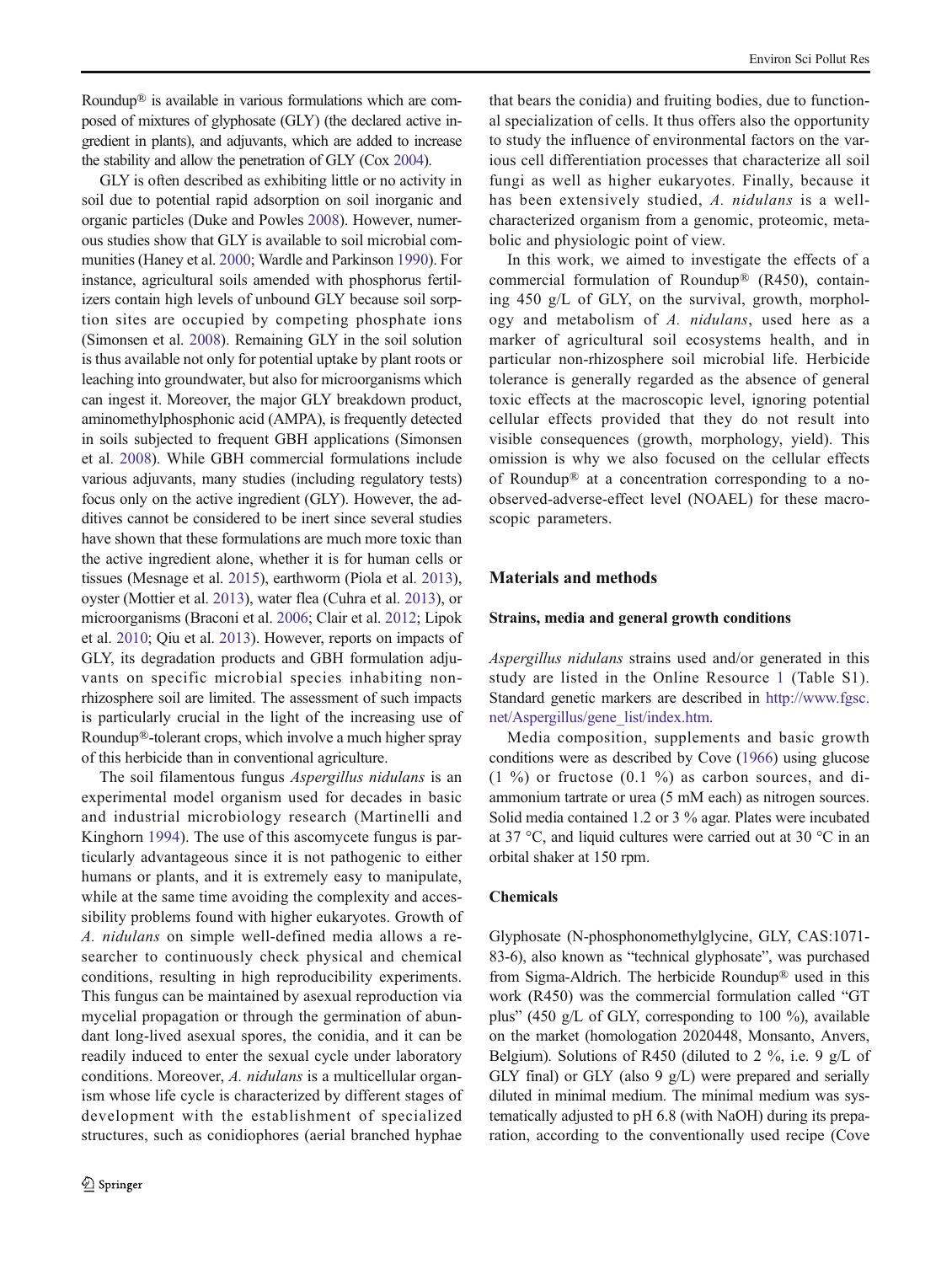[1966\)](#page-10-0). After addition of the tested substance, it was readjusted (if necessary, depending of the amount of R450 or GLY added) at this same pH, again with NaOH (both R450 and GLY being acidic). The dyes  $FM@4-64$  and MitoTracker® Red CMXRos were purchased from Molecular Probes Inc (Eugene, Oregon, USA). All chemicals for enzyme assays were purchased from Sigma-Aldrich.

# Survival rate, toxicity index (TI) and biomass yield measurements

For survival rate, a rich medium with 3 % agar in a 85 mm diameter Petri dish was first inoculated (at the central point) with the A. nidulans strain to be tested, and incubated at 37 °C for 7 days (time required for the mycelium to cover the entire agar surface). Spores from one quarter of the plate were harvested and suspended in 5 mL sterile 0.01 % Tween 80. The conidial suspension was then serially diluted in 10-fold steps, down to  $10^{-5}$  (about  $10^3$  spores/mL) in sterile 0.01 % Tween 80. Hundred microlitres of the 10−<sup>5</sup> dilution were plated out onto rich or minimal medium containing increasing concentrations of R450 (0 to 0.5 %) or equivalent amounts of GLY alone. For each R450 or GLY dose, the plating out was performed on six plates. The counting of the number of colonies (i.e. the number of viable spores) was carried out after 2 days incubation at 37 °C.

For toxicity measurements, groups of 12 plates for each R450 dose and medium (rich or minimal) were inoculated at the central point with conidia of the tested strain and incubated at 37 °C. Colony diameters were measured 72 h after inoculation, and TI expressed as percentage reduction with respect to controls (without R450), as originally described by Kappas et al. ([1974](#page-11-0)).

Biomass yields were measured by weighing the mycelia obtained from 100 mL of minimal medium cultures, grown at 30 °C for 15 h in absence or presence of R450 at the indicated concentrations. For each condition, 10 cultures were grown in parallel. Before weighing, mycelia were harvested by filtration through sterile Blutex nylon tissue, washed with water, and wrung dry.

#### Microscopy imaging analysis

For confocal microscopy, A. nidulans strains were inoculated on an agar-rich medium surface, and plates were incubated at 37 °C for 3 days. Confocal live-cell imaging was performed according to the inverted agar method as previously described (Hickey et al. [2005\)](#page-10-0). Fluorescence experiments were done with an inverted confocal laser scanning microscope LSM 510-Meta (Carl Zeiss, Germany) as previously described (Flipphi et al. [2014\)](#page-10-0). Differential interferential contrast (DIC) images were obtained simultaneously with the fluorescent channel using 543 nm laser wavelength

and a transmission detector. Morphological and fluorescence intensity description of mitochondrial network (using the Red CMXRos dye) was based on 3D image reconstructions: zstack images were collected along the z-axis with a 0.32 μm step interval. Images were imported and deconvolved using Autoquant X software (MediaCybernetics, Bethesda, MD). Number and volume of mitochondrion and total fluorescence intensity were obtained with IMARIS software (Bitplane Company, Zurich, Switzerland), using Imaris MeasurementPro module and surface rendering method.

Video-microscopy was carried out as previously described (Flipphi et al. [2014](#page-10-0)). The exposure time was 33 msec. Timelapse acquisitions and measurement tools available from the AxioVision 4.7 Zeiss software were used to monitor all the growth parameters (growth rate, germination lag-time and ratio, spore diameter, hyphae width).

#### Enzyme assays

Crude extracts were prepared from 400 mL of minimal medium cultures, grown at 30 °C for 15 h in absence or presence of R450 at the indicated concentrations. Mycelia were harvested by filtration, washed with cold sterile water, wrung dry, and ground with a pestle in a mortar under liquid  $N<sub>2</sub>$  to a fine powder. Crude extracts were made by suspending the ground powder (150 mg/mL) in precooled potassium phosphate buffer (20 mM, pH 7.5) supplemented with 1 mM phenylmethylsulfonyl fluoride (PMSF), shaking by vortexing (several times 1 min with 1 min intervals in ice), and centrifuging for 15 min at  $4300 \times g$  at 4 °C. The cell debris was discarded and the supernatant was successively centrifuged (at  $4 \degree C$ ) for 30 min at 14,  $500 \times g$  and 20 min at 16,000 $\times g$  to remove the remaining insoluble material. Protein concentrations were determined spectrophotometrically at 532 nm using the bicinchoninic acid (BCA) protein assay as described by Smith et al. ([1985](#page-11-0)), with bovine serum albumin as the standard.

Enzyme activities for citrate synthase (CS), malate dehydrogenase (MDH), malate synthase (MS), aconitase (ACO) and succinate dehydrogenase (SDH) were determined spectrophotometrically as described by Srere et al. [\(1963\)](#page-11-0), Englard and Siegel [\(1969\)](#page-10-0), Woodward and Merrett ([1975](#page-11-0)), Fansler and Lowenstein [\(1969\)](#page-10-0), and Singer et al. [\(1966\)](#page-11-0), respectively.

## Statistical analysis

Experiments were repeated at least in duplicate from at least three independent liquid cultures ( $n \ge 6$ ) or carried out from several parallel plates or liquid cultures ( $n \ge 6$ ), as specified in each case and unless otherwise stated. All data were presented as the means  $\pm$  Standard Errors (SEM). Statistical differences from the control were determined by unpaired Student  $t$  test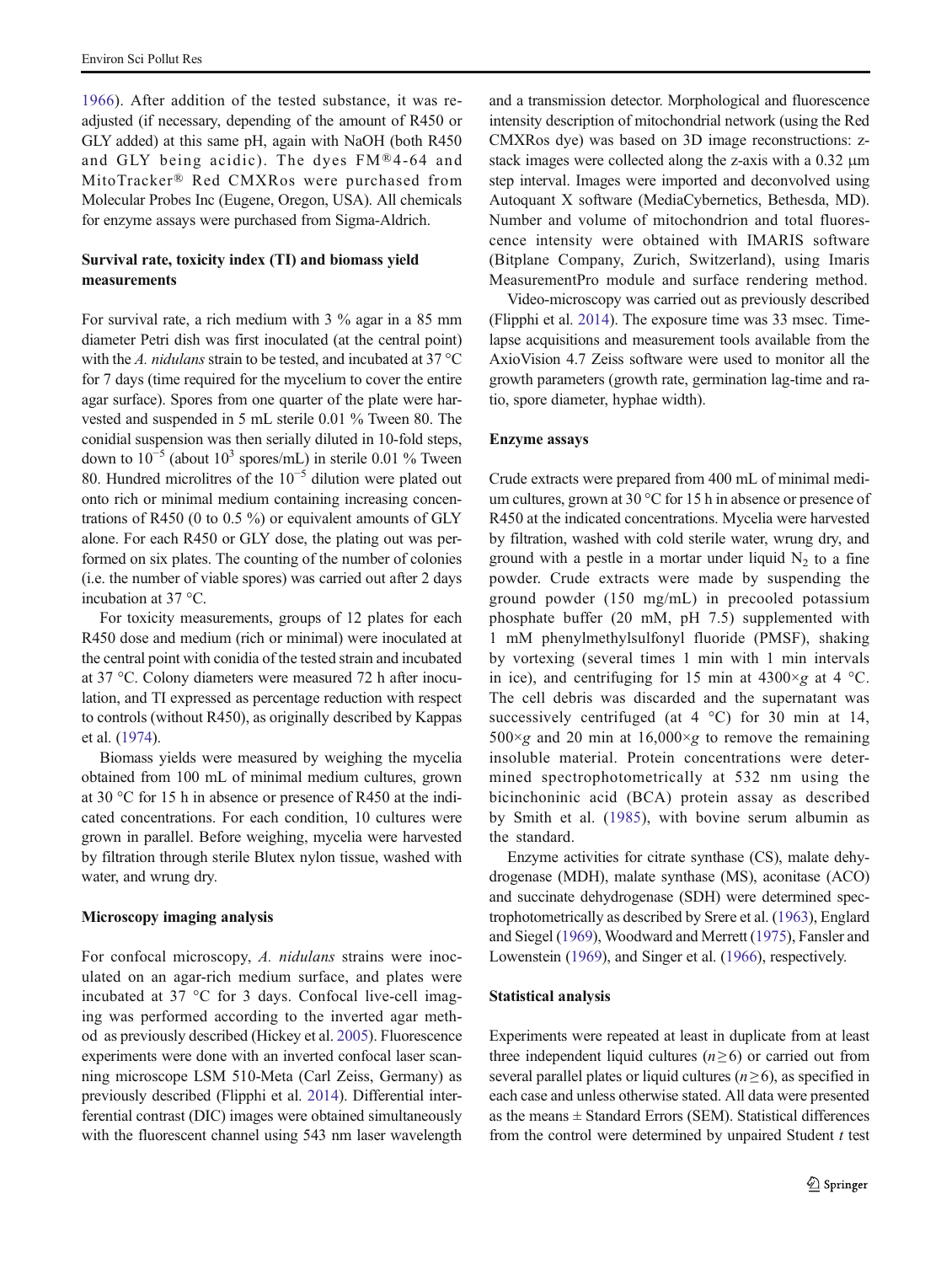<span id="page-3-0"></span>using significance levels at  $p < 0.0001$  (\*\*\*\*),  $p < 0.001$  (\*\*\*),  $p < 0.01$  (\*\*) and  $p < 0.05$  (\*).

## Results

#### Survival and growth

We assessed the toxicity potential of R450 as well as GLY alone on the soil fungus A. nidulans by testing the ability of asexual spores (conidia) to germinate (and thus to form colonies) on solid rich (Fig. 1a) or minimal (Fig. 1b) media with several R450 doses (dilutions from 0.005 to 0.5 %, i.e. containing 22.5 mg/L to 2.25 g/L GLY among adjuvants) or with equivalent concentrations of technical GLY. These doses were below those recommended for agricultural use (dilution of 1 or 2 %, i.e. 4.5–9 g/L GLY). These toxicity tests showed a



Fig. 1 Effects of R450 and equivalent quantities of GLY on A. nidulans viability on rich medium (a) or minimal medium (b). Spores were plated on media containing increasing concentrations of R450 or equivalent concentrations of GLY at the same pH. The results (number of colonies, i.e. number of viable spores) are presented as % comparatively to growth on untreated media. The  $LD_{50}$  is indicated by a dashed line. Standard errors of the mean (SEMs) are indicated in all instances (from eight independent experiments:  $n=8$ ). Significance of the effects  $\binom{p}{2}<0.05$ ;  $\binom{*}{p}<0.01$ ;  $\binom{***}{p}<0.0001$  is tested against the control (0 % R450 or GLY)

concentration-dependent response for both R450 formulation and GLYalone, with no significant difference between the two types of media. However, R450 always showed much higher dose-dependent cytotoxicity than its active ingredient, GLY, suggesting an additional effect provoked by the adjuvants. The median lethal dose  $(LD_{50})$  of R450 was between 0.02 and 0.025 % (around 100 mg/L GLY among adjuvants), i.e. a dilution percentage about 100 times lower than the agricultural one. From 0.05 % (0.225 g/L GLYamong adjuvants), the mortality was 100 %, whereas GLY alone caused only 30 % mortality at a concentration 10 times higher, (2.25 g/L). As shown in Fig. [2a](#page-4-0), growth of A. *nidulans* at  $LD_{50}$  and slightly lower concentrations of R450 (from surviving spores) was dramatically affected. In order to obtain a quantitative estimate of R450 toxicity, we measured the percentage reduction in colony diameter compared to controls, expressed as toxicity index (TI) (Fig. [2b\)](#page-4-0). For the sake of comparisons with other toxic substances (see Discussion), TI was measured after 3 days of incubation at 37 ° C, but similar values were obtained after 4, 5 (Fig. [2b](#page-4-0)) and 6 days. As might be expected, the TI increased with the dose of R450. Besides growth retardation, these tests also revealed an effect of R450 on the mycelial organization, highly visible from 0.02 % (Fig. [2c](#page-4-0)).

Microscopic analyses (DIC) from mycelia growing on solid rich media in absence or presence of R450 at  $LD_{50}$ (0.025 %) showed a significant morphological difference: the presence of R450 resulted in a high degree of hyphae branching with multiple, random secondary germ tube emergence at the tip, giving a "stump" appearance (Fig. [3](#page-4-0)). Such a branching alteration, which is symptomatic of a failure to establish or to maintain polarity, was consistent with the mycelial disorganization previously observed (Fig. [2c](#page-4-0)). Images obtained by DIC at low magnification and giving an overview of the filaments at the edge of the colony perfectly demonstrated this mycelial alteration (Fig. S1 in Online Resource 1). For more details, we used video-microscopy to follow and compare the growth of A. nidulans in liquid culture in the absence or presence (0.025 %) of R450 (Online Resources 2 and 3, respectively). All growth parameters are summarized in Table [1.](#page-5-0) Besides affecting the growth rate of hyphae, which was decreased by about 40 % when R450 was added in the medium, the presence of this pesticide also resulted in a slight increase of the spore diameter as well as of the hyphae width, suggesting either an extended isotropic growth of the conidia before the emergence of germ tubes, or a modification of the wall structure affecting osmoregulation.

## Determination of the NOAEL and LOAEL doses

To determine the maximal dose of R450 at which no morphological or growth effect is observable in A. nidulans, we conducted a monitoring of the growth parameters both in solid and liquid media, at doses of R450 for which no mortality and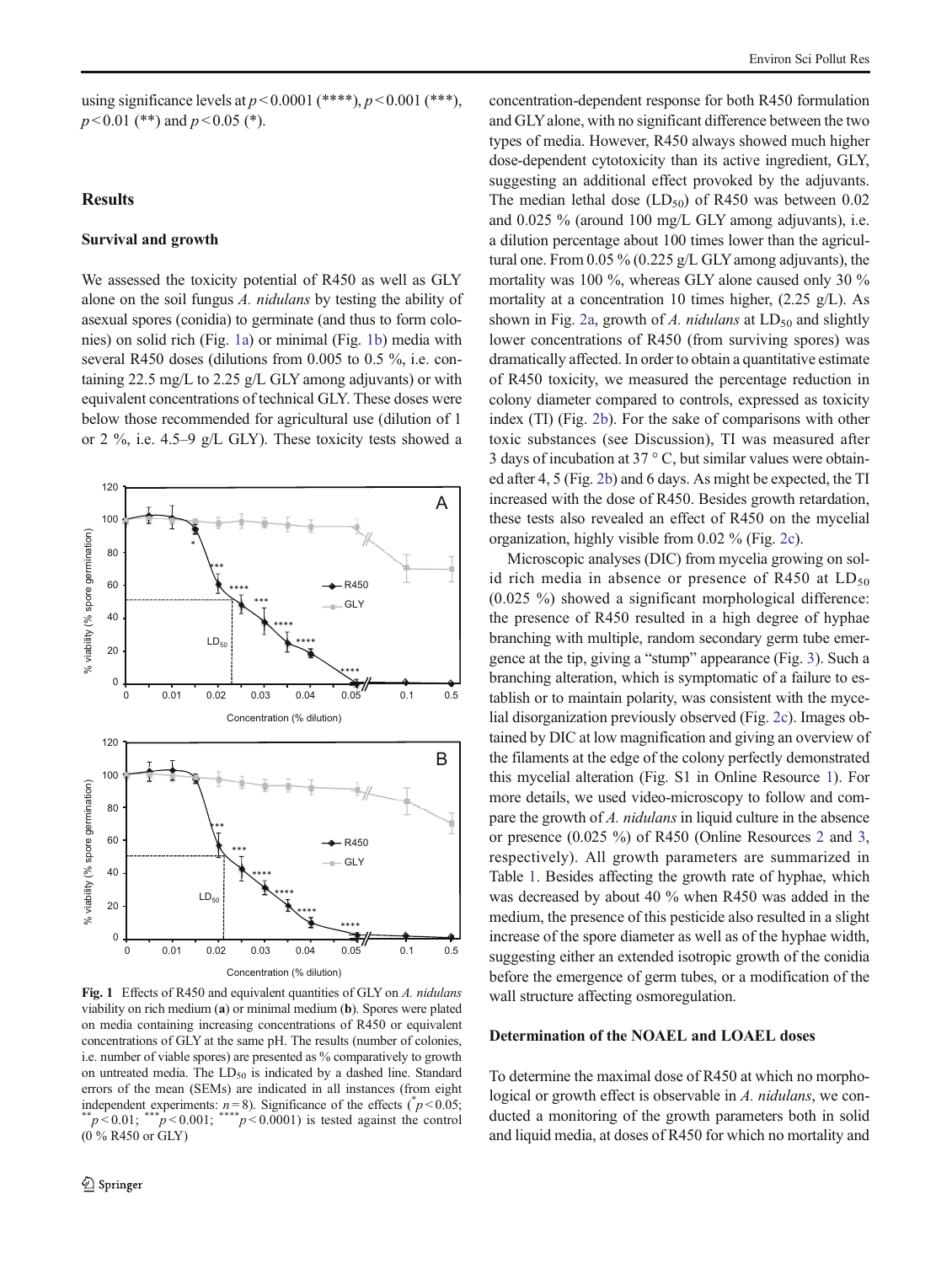<span id="page-4-0"></span>

Fig. 2 Effects of R450 on A. nidulans growth and morphology. Plates containing rich medium with the indicated R450 concentration were inoculated with spores either in suspension (a) or at the central point (b and c). c Enlarged view of a sector of the colony shown in b to visualize the mycelial organization. The plates were incubated for 2 days (a) or 5 days (b and c) at 37 °C. Plating with spore suspension (a) were used to measure the survival rates as described Fig. [1](#page-3-0), while central point inoculations (b and c) were used to measure the colony diameters (CD)

no toxicity (TI =  $0\%$ ) was observed (i.e. inferior to 0.01 %). Since no toxicity was detected at  $0.005$  % (Fig. 2), we first tested the TI at 0.0075 % (i.e. the median dose between 0.005 % and 0.01 %) both on rich and minimal media. This dose still provoked a slight but clear growth retardation (Fig. S2 in Online Resource 1), with a TI ranging from 6 to 8 %. Moreover, a slight difference in the mycelium colour was detectable on minimal medium after 6 and 7 days of growth. A slightly lower concentration (0.007 %) proved to cause no growth retardation (TI =  $0\%$ ) and no mycelial difference compared with the control (Fig. S2). The detailed analysis of the growth parameters in liquid culture (using video-microscopy)

for a quantitative estimate of the toxicity (TI). CDs are given as mean values  $\pm$  SEM (cm) obtained from 6 to 12 colonies after 3 days incubation at 37 °C ( $6 \le n \le 12$ ). On minimal medium in presence of 0.01, 0.015, 0.02 and 0.025 % R450, TI value was 13, 26, 30 and 41 %, respectively. In all instances (on rich and minimal medium with 0.01 to 0.025 % R450), the significance level of statistical differences from the control (0 % R450) was at  $\binom{***}{p}$  < 0.0001

and the measure of the biomass yield at 0.007 % (as well as at 0.0075 % as a positive control) showed no significant difference to the control (Table [1\)](#page-5-0). Given that abnormal hyphal branch formation (observed at the microscopic level) (Fig. 3d) had consequences on the mycelial organization visible at the macroscopic level (Fig. 2c), we also carried out microscopic (DIC) analysis to ensure that the hyphal branching in the presence of 0.007 % R450 was the same as that observed in the absence of herbicide. While 0.0075 % of R450 still resulted in a relatively high degree of secondary germ tubes emergence (Fig. 3c), the hyphae tip showed no morphological abnormality at 0.007 % (Fig. 3b). Based



Fig. 3 Effects of R450 on hyphae branching (cell polarity). Images were obtained by differential interferential contrast (DIC) microscopy of hyphae apices of the CV125 A. nidulans strain grown for three days at 37  $^{\circ}$ C on solid rich media in the absence or presence of the indicated R450 dose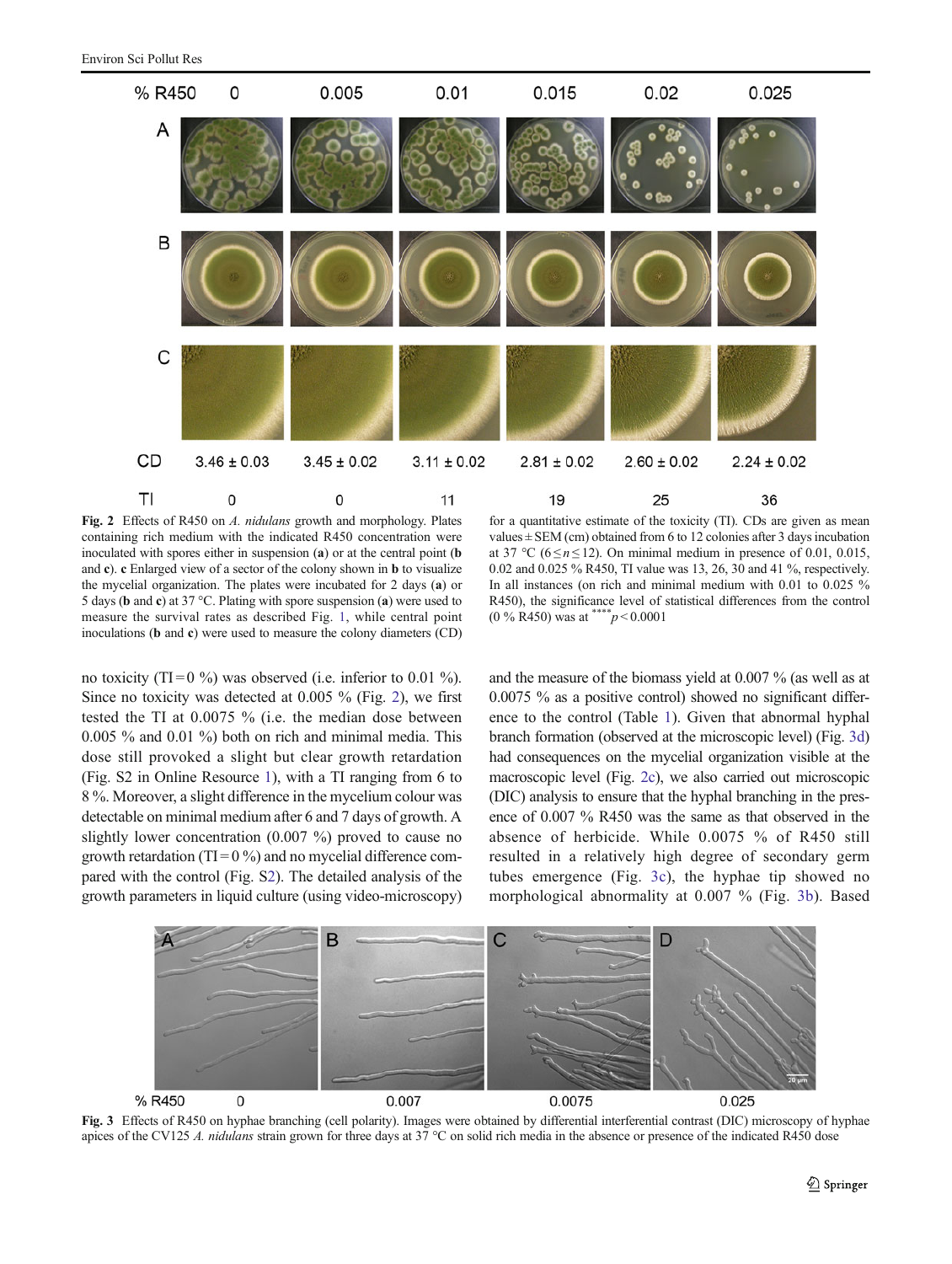<span id="page-5-0"></span>Table 1 Growth parameters of A. nidulans in liquid culture in absence and presence of low doses of R450

| $\%$ R450       | Growth rate <sup>a</sup><br>$(\mu m/min)$                 | Germination <sup>b</sup>           |                                            | Spore diameter <sup>c, d</sup>       | Hyphae width <sup>a, d</sup>           | Biomass yield <sup>e</sup> |
|-----------------|-----------------------------------------------------------|------------------------------------|--------------------------------------------|--------------------------------------|----------------------------------------|----------------------------|
|                 |                                                           | lag time<br>(min)                  | $\frac{0}{0}$                              | $(\mu m)$                            | $(\mu m)$                              | $(mg/100 \text{ mL})$      |
| $\overline{0}$  | $0.155 \pm 0.009$                                         | $220 \pm 10$                       | $96 \pm 2$                                 | $3.51 \pm 0.22$                      | $2.59 \pm 0.07$                        | $110 \pm 7$                |
| 0.007           | $0.150 \pm 0.012$                                         | $220 \pm 10$                       | $96 \pm 3$                                 | $3.14 \pm 0.38$                      | $2.65 \pm 0.09$                        | $115 \pm 7$                |
| 0.0075<br>0.025 | $0.124 \pm 0.012$ <sup>**</sup><br>$0.093 \pm 0.009$ **** | $220 \pm 10$<br>$400 \pm 10^{***}$ | $96 \pm 2$<br>$30 \pm 3$ <sup>*****f</sup> | $3.20 \pm 0.45$<br>$4.01 \pm 0.17^*$ | $2.45 \pm 0.07$<br>$3.16 \pm 0.18$ *** | $88 \pm 6$ **<br>$nd^g$    |

<sup>a</sup> Average values  $\pm$  SEM were obtained from 10 hyphae in each one of three independent experiments ( $n = 30$ )

 $b$  Average values  $\pm$  SEM were obtained from duplicates (two different Lab-Tek®chambers: see Materials and methods) of three independent experiments (n = 6)

 $\textdegree$  Average values  $\pm$  SEM were obtained from 10 spores in each one of three independent experiments ( $n = 30$ )

<sup>d</sup> Spore diameter and hyphae width were measured from the images acquired at  $t = 16$  h

<sup>e</sup> Average values  $\pm$  SEM obtained from 10 parallel 100-mL minimal medium liquid cultures ( $n = 10$ )

<sup>f</sup> It should be noted that the LD<sub>50</sub> in liquid media was below 0.025 % since only 30 % (instead of 50 %) of spores germinated, suggesting that the fungus was still more sensitive to Roundup in liquid cultures than in solid ones

<sup>g</sup> nd not determined

Significant differences versus control (0 % R450) are presented:  $p < 0.05$ ;  $^{*+}p < 0.01$ ;  $^{***}p < 0.001$ ;  $^{***}p < 0.0001$ 

on all these data, we then defined this R450 concentration (containing 31.5 mg/L GLY among adjuvants) as the maximal dose at which there is no observable adverse effect (NOAEL) on growth and morphology. Consequently, the lowest R450 dose resulting in observable adverse effects (LOAEL) on these macroscopic parameters was 0.0075 % (containing 33.75 mg/L GLY among adjuvants).

## Functional and metabolic effects of R450

#### Effects on membrane trafficking

Hyphal polarity in A. nidulans has been shown to be functionally linked to membrane trafficking during endocytosis (Lee et al. [2008\)](#page-11-0), as is the case for budding polarity in the yeast Saccharomyces cerevisiae (Costa and Ayscough [2005\)](#page-10-0). To determine whether Roundup® also affects endocytosis in A. nidulans, we stained live cells of the CV125 strain grown in the absence or presence of R450 with FM®4-64 (Fischer-Parton et al. [2000\)](#page-10-0) and tracked the uptake of the dye over time. The pesticide doses tested were  $LD_{50}$  (0.025 %), the NOAEL for growth and morphology (0.007 %) as well as an intermediary concentration (0.015 %). Similar to previous observations (Penalva [2005](#page-11-0)), the dye appeared in several internal structures after 15 min, but only for the control and for the two lowest R450 concentrations (Fig. [4a](#page-6-0), images 1–3). In presence of  $0.025 \%$  R450, the dye uptake was delayed. It remained mainly in the plasma membrane, and only a tiny fraction entered the cell, resulting into a diffuse labelling within the hyphae (Fig. [4a](#page-6-0), image 4). After 60 min, in all four conditions, most of the dye was taken up by cells and localized to endomembranes (Fig. [4a](#page-6-0), images 5–8).

## Mitochondrial effects

Mitochondrial perturbation has been largely recognized as a contributing factor to various drug-induced toxicities (Pereira et al. [2009;](#page-11-0) Li et al. [2014\)](#page-11-0). To visualize mitochondria, we used the MitoTracker® dye Red CMXRos. As expected, the fluorescence intensity was greater in the apical part of the hyphae than in the distal portion (as defined in Fig. [5a\)](#page-7-0), but the overall intensity was greatly reduced at the  $LD_{50}$  (0.025 %) (Fig. [4b,](#page-6-0) images 9 and 12). Surprisingly, such a fluorescence intensity drop also applied to the NOAEL (0.007 %) (although to a lesser extent), while the intermediate dose (0.015 %) led to a completely different pattern, with a similar intensity in both portions of the hyphae (Fig. [4b](#page-6-0), images 10 and 11).

Since the dye CMXRos accumulates inside the mitochondria, variations in the fluorescence intensity of these organelles might reflect changes in their number or/and volume. Using Imaris software, we measured these two parameters, for each R450 concentration and control, in the two portions of the hyphae (Fig. [5a\)](#page-7-0). The pattern for the total volume of mitochondria was quite superimposable on that for the average number (Fig. [5b, c](#page-7-0)), suggesting that the average size of mitochondria remained unchanged after exposure to the herbicide. In the distal region, R450 resulted in a dramatic reduction of both number and volume of mitochondria independently of the dose (and without any significant difference between the different doses). However, in the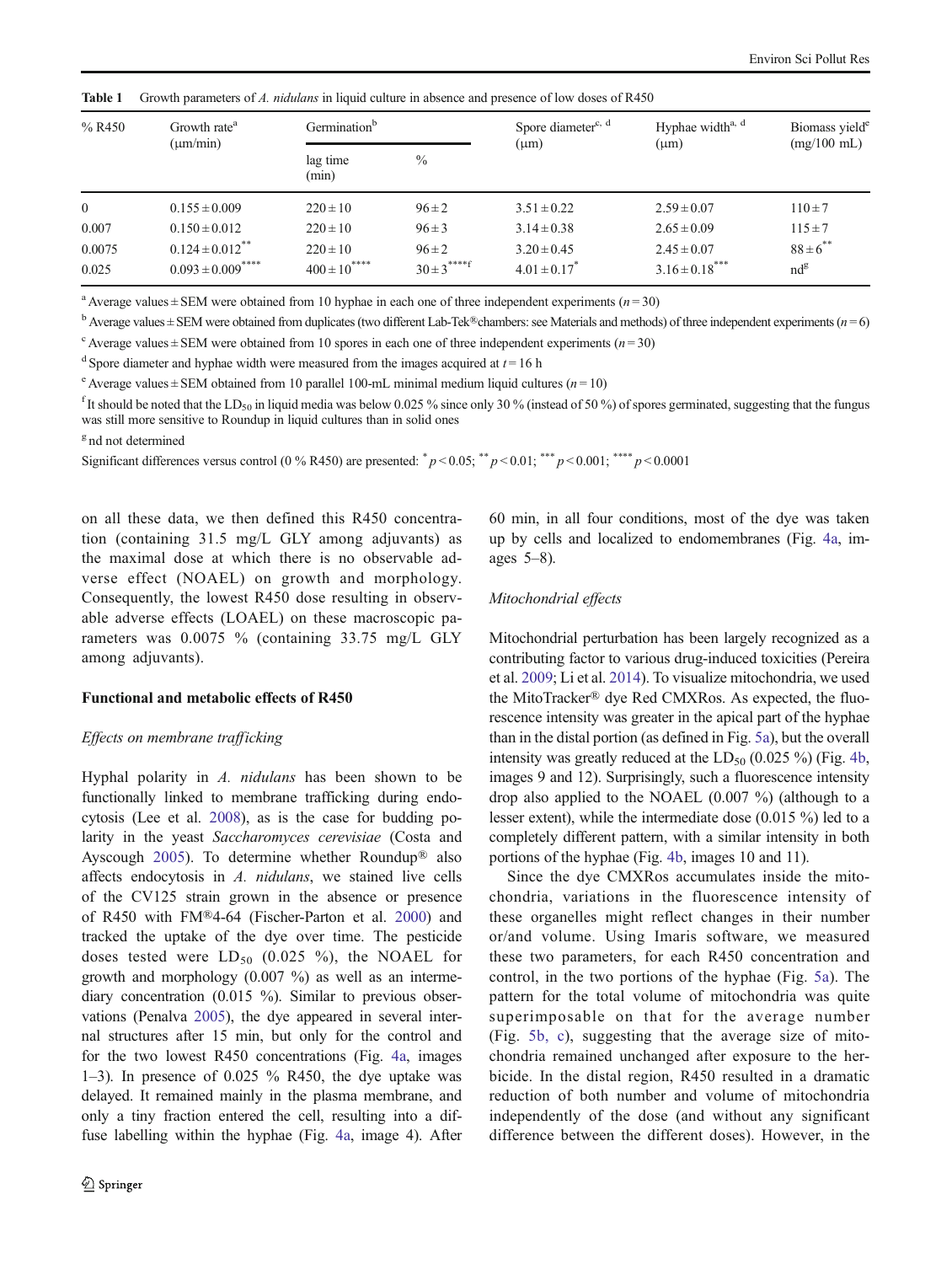<span id="page-6-0"></span>

Fig. 4 Effects of R450 on endocytosis monitored with FM4-64 (a), and on mitochondrial pattern using the MitoTracker dye Red CMXRos (b). A. nidulans strain CV125 was grown for three days at 37 °C on rich media in absence or presence of the indicated R450 dose. Insets show the corresponding DIC images. a Hyphae were incubated with FM4-64 (4.1 μM in liquid medium) between 5 and 60 min before observations. b After 5 min incubation with CMXRos (500 nM in liquid medium), the excess of dye was removed by rinsing the mycelium (with liquid medium). Numbers under the images indicate CMXRos fluorescence

apical region, such a reduction was only observed at the intermediary concentration (0.015 %) (Fig. [5b, c](#page-7-0)).

CMXRos accumulation being dependent upon membrane potential, it stains active mitochondria. To better assess the functional state of mitochondria, we measured different enzyme activities of the Krebs tricarboxylic acid (TCA) cycle from crude extracts of strain CV125 mycelia harvested after liquid culture. Because of the difficulty of the fungus A. nidulans to grow in liquid medium at the  $LD_{50}$  (see Online Resource 3), resulting in a low yield of mycelial biomass under these conditions, activities were measured only at the intermediate (0.015 %) and NOAEL (0.007 %) doses (Table [2](#page-7-0)). Citrate synthase (CS), malate dehydrogenase (MDH) and aconitase (ACO) activities are shared with the glyoxylate cycle which is located, at least partially, in the peroxisomes. To ascertain the nature of possibly disturbed metabolism (mitochondrial or/and peroxisomal), we also measured the activity for malate synthase

intensities (given as arbitrary units/ $\mu$ m<sup>2</sup> and obtained with IMARIS software) in the apical/distal parts of the hyphae as they are defined in Fig. [5a.](#page-7-0) Average values ± SEM were obtained from 10 hyphae on each one of three plates ( $n = 30$ ). Significant differences versus control (0 % R450) are indicated:  $p < 0.05$ ;  $\binom{4}{3}$   $p < 0.01$ ;  $\binom{4}{3}$   $p < 0.001$ ;  $\binom{4}{3}$   $p < 0.0001$ . N.B. For 11 and 12, the DIC images shown in inset seem different from the confocal ones because some hyphae are not in the focal plan (mycelial disorganization characteristic of the R450 effect: see Fig. S1 in Online Resource 1)

(MS), one of the two glyoxylate pathway key enzymes which have been shown to be peroxisomal (Maggio-Hall and Keller [2004](#page-11-0)), as well as for succinate dehydrogenase (SDH) which is exclusive to the mitochondrial matrix (Kregiel [2012\)](#page-11-0). While peroxisomal MS activity remained unchanged in absence or presence of R450, the other four activities were increased by 30 to 100 % when R450 was added at 0.015 %, suggesting a stimulation of mitochondrial metabolism. Such a metabolic stimulation also occurred, although to a lesser extent, at the NOAEL dose associated to growth and morphology (Table [2\)](#page-7-0).

In A. nidulans, the mutation cbxC34 was identified as conferring resistance to carboxin, an inhibitor of SDH whose activity in such a mutant grown in the presence of this systemic fungicide is restored to about 50 % (Gunatilleke et al. [1976\)](#page-10-0). In view of the above data obtained with strain CV125, it seemed relevant to analyse the metabolic effects of R450 in this other genetic context. Therefore, the different enzyme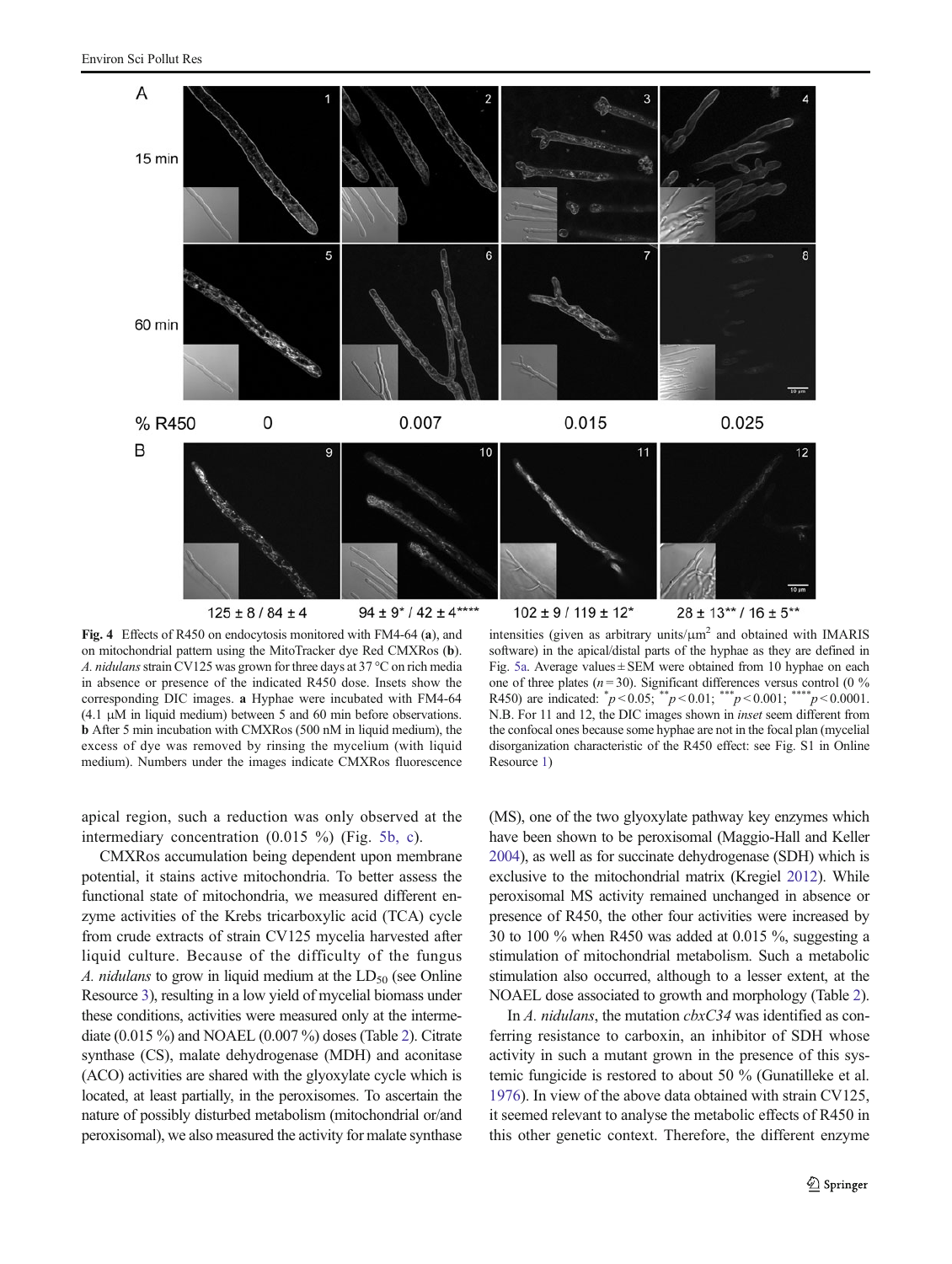<span id="page-7-0"></span>Fig. 5 Effects of R450 on the average number (b) and total volume (c) of mitochondria in the apical (left panels) and distal (right panels) parts of the hyphae (a). Strain growth and Red CMXRos staining were as described in legend of Fig. [4.](#page-6-0) Number and volume of mitochondria were obtained using Imaris software and surface rendering method. SEMs are indicated in all instances (from 10 hyphae on each one of three plates:  $n = 30$ ). Significance of the effects  $\binom{*_p}{6}$  < 0.01;  $\binom{**_p}{6}$  < 0.001) was tested against the control (0 % R450)



activities measured previously were also determined in a strain carrying the mutant allele cbxC34 (NA1390), in absence and presence of 0.015 % R450 (Table 2). First, in the absence of the herbicide, SDH activity was 2.4 times higher in this mutant than it was in the wild-type strain, while each one of the other four activities was similar in both strains. This confirmed the "gain-of-function" nature of the cbxC34 mutation. Second, in the presence of 0.015 % R450, each enzyme activity (including SDH) was similar to that observed in the same condition in the other strain, confirming the stimulation effect of R450 on the mitochondrial metabolism without affecting the peroxisomal one. However, for the mutated strain,

Table 2 Effects of R450 on mitochondrial and peroxisomal enzyme activities of wild-type (+) and SDH mutant (cbxC34) A. nidulans strains

| Strain                          | % R450            | Enzyme specific activities <sup>a</sup>                                |                                                                   |                                                 |                                                              |                                |  |  |
|---------------------------------|-------------------|------------------------------------------------------------------------|-------------------------------------------------------------------|-------------------------------------------------|--------------------------------------------------------------|--------------------------------|--|--|
|                                 |                   | CS                                                                     | <b>MDH</b>                                                        | <b>ACO</b>                                      | <b>SDH</b>                                                   | MS                             |  |  |
| CV125 <sup>b</sup>              | $\Omega$          | $91 \pm 3(16)$                                                         | $2280 \pm 75$ (10)                                                | $30 \pm 3(3)$                                   | $28 \pm 3(3)$                                                | $28 \pm 2(10)$                 |  |  |
| $^{(+)}$                        | 0.007<br>0.015    | $141 \pm 11$ (4) <sup>*****</sup><br>$178 \pm 6$ (16) <sup>*****</sup> | $3534 \pm 103$ (4) <sup>*****</sup><br>$4788 \pm 63$ $(10)^{***}$ | nd <sup>d</sup><br>$51 \pm 3$ (3) <sup>**</sup> | nd<br>$37 \pm 2(3)^{*}$                                      | nd<br>$25 \pm 3$ (10)          |  |  |
| NA1390 <sup>b</sup><br>(cbxC34) | $\Omega$<br>0.015 | $84 \pm 8$ (3)<br>$173 \pm 11$ (3) <sup>**</sup>                       | $1984 \pm 22(3)$<br>$4266 \pm 136$ (3) <sup>*****</sup>           | $33 \pm 3$ (3)<br>$53 \pm 5 (3)^{*}$            | $67 \pm 6$ (3) <sup>**c</sup><br>$42 \pm 4$ (3) <sup>*</sup> | $30 \pm 3(3)$<br>$33 \pm 2(3)$ |  |  |

<sup>a</sup> Specific activities are given as nmol of product formed (for CS and ACO) or substrate consumed (for MDH, SDH and MS) per min per mg of total proteins ± SEM, and were obtained from duplicates or triplicates of one to eight independent experiments ( $3 \le n \le 16$ , as indicated in *italics* between brackets). The significant differences presented are versus the same strain in absence of R450 (except for °):  $^*p$  < 0.05;  $^{**}p$  < 0.01;  $^{***}p$  < 0.001;  $^{***}p$  < 0.0001

 $b$ Crude extracts were prepared from mycelia of the A. nidulans strains grown during 15 h at 30 °C in liquid culture with fructose and urea as carbon and nitrogen sources, respectively, and in absence or presence of R450 at the indicated dose

<sup>c</sup> This significance level is versus the wild-type control strain (CV125) grown under the same conditions (0 % R450)

<sup>d</sup> nd not determined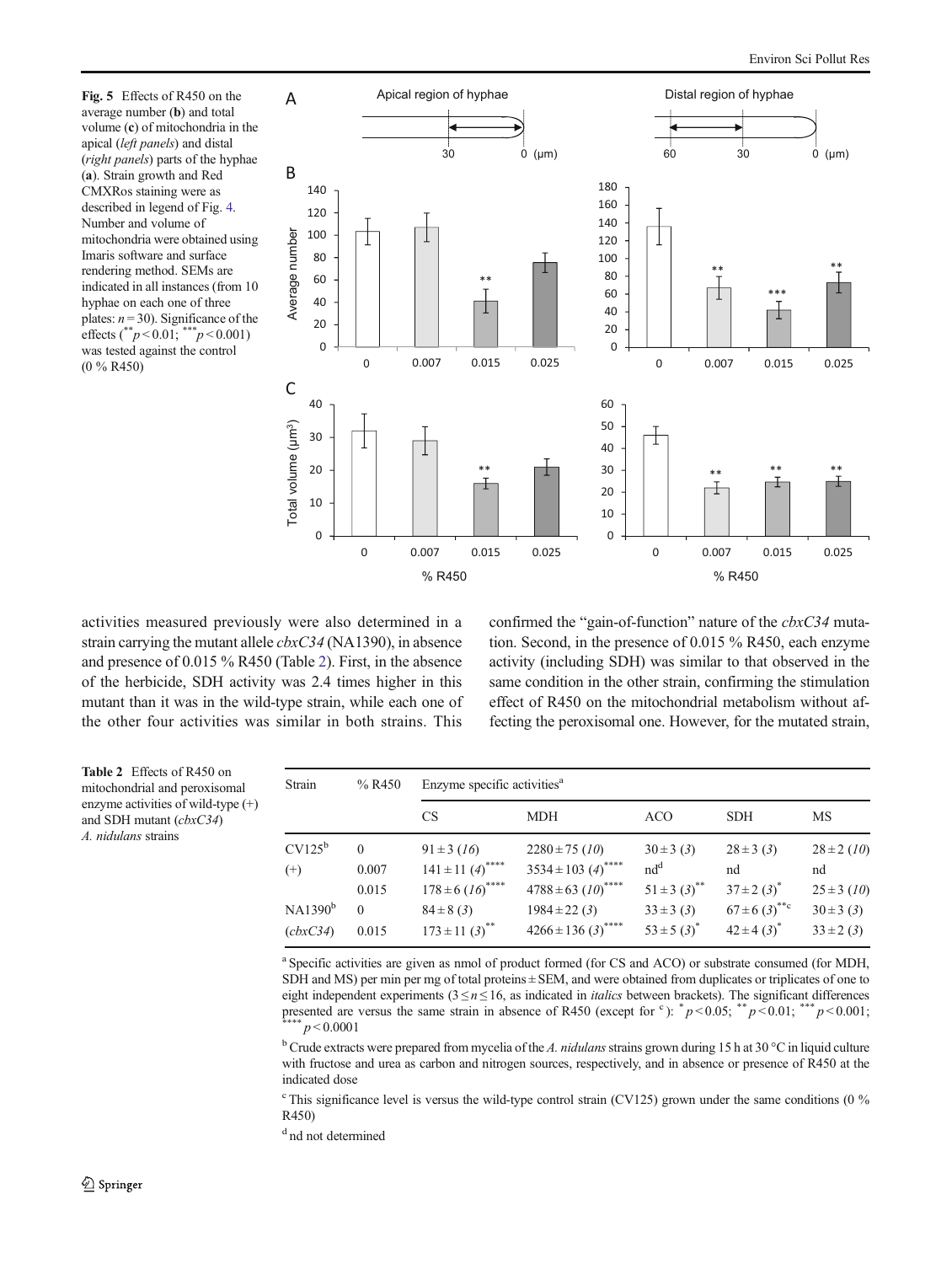the presence of R450 did not result in a further increase, but a reduction (about 40 %), in SDH activity, suggesting a higher sensitivity to the herbicide of the CbxC mutated protein (offset by its overproduction). Consistently, cbxC34 mutants proved to display a greater ability to adapt to the presence of the herbicide, despite a higher initial sensitivity (Fig. S3 in Online Resource 1), as confirmed by the TI values and the much higher survival rate than the wild-type control in the presence of 0.025 % R450 on minimal medium (Table S2 in Online Resource 1).

## Discussion

This study demonstrates that a Roundup® formulation (R450) is toxic to a soil filamentous fungus at low doses, far below the recommended agricultural application rates. Yet it is important to note that the amounts found in soils are much less than those that are sprayed, due to dispersion (Perruzo et al. [2008\)](#page-11-0). However, these soil concentrations are difficult to assess because they depend on many factors: climate (especially rains occurring after application), soil quality and structure, time elapsed from application, and of course the number of applications (Aparicio et al. [2013](#page-10-0); Lupi et al. [2015](#page-11-0); Perruzo et al. [2008\)](#page-11-0). Moreover, only GLY and its major breakdown product, AMPA, are investigated in GBH-treated soils, and not the other molecules (adjuvants)—which are found not to be inert—present in the formulations.

The comparison of R450 toxicity here studied with that of other substances in A. nidulans is confronted with two difficulties: first, the tested substance is most often the active ingredient and not the commercial formulation; second, the concentrations tested do not correspond to a reference dose (such as  $LD_{50}$ , which, most often, remains unknown in this organism). Therefore, the only way to establish a kind of toxicity scale (based on the TI values) is to take into account, for the molecule to compare, a concentration corresponding to that of GLY in the R450 dilution used. On this basis, R450 would be 25 to 60 times less toxic than fungicides such as benzimidazoles and thiophanates, respectively, and about 400 times less toxic than benomyl (Kappas et al. [1974\)](#page-11-0). Since these molecules were selected or designed to kill specifically fungi, such toxicity ratios are not surprising. However, comparison with other herbicides shows that R450 would be 10 times less toxic than 2,4-(dichlorophenoxy) acetic acid, and about 10 times more toxic than atrazine and propazine (Kappas [1988](#page-11-0)).

Many studies have shown the toxic effects of Roundup® at sublethal concentrations in non-target organisms: amphibians (Hedberg and Wallin [2010;](#page-10-0) Paganelli et al. [2010;](#page-11-0) Relyea [2005\)](#page-11-0), other aquatic organisms (Bringolf et al. [2007](#page-10-0); Cuhra et al. [2013;](#page-10-0) Jiraungkoorskul et al. [2003](#page-10-0); Langiano Vdo and Martinez [2008](#page-11-0); Marc et al. [2004](#page-11-0); Mottier et al. [2013](#page-11-0)), earthworm (Piola et al. [2013](#page-11-0)), human and rat cells or tissues (Mesnage et al. [2015](#page-11-0)), and microorganisms (Clair et al. [2012;](#page-10-0) Lipok et al. [2010](#page-11-0); Qiu et al. [2013](#page-11-0); Tsui and Chu [2003\)](#page-11-0). In plants, the mode of action of Roundup<sup>®</sup> is quite clear since GLY disrupts the shikimic acid pathway through inhibition of the 5-enolpyruvyl-shikimate-3-phosphatase synthase (EPSPS) enzyme, blocking the synthesis of essential aromatic amino acids and precursors of other critical aromatic compounds including plant growth regulators (Duke et al. [2003\)](#page-10-0). However, in other organisms that may not have the shikimate pathway, mechanisms responsible for Roundup® toxicity appear multiple and may vary from one organism or cell type to another. For instance, Roundup® has been shown to induce cell cycle dysfunction using the sea urchin early development model (Marc et al. [2004](#page-11-0)), to impair retinoic acid signalling in X. laevis embryos (Paganelli et al. [2010](#page-11-0)), to inhibit intracellular transport through disassembly of the cytoskeleton in Xenopus laevis (Hedberg and Wallin [2010](#page-10-0)), to inhibit photosynthesis in the cyanobacterium Microcystis aeruginosa (Qiu et al. [2013](#page-11-0)), to induce necrosis and apoptosis and/or to promote endocrine disrupting effects by altering especially cytochrome P450 aromatase in various human cell lines as well as in mature rat testicular cells (Mesnage et al. [2015\)](#page-11-0), and also to target mitochondria in rat brain and liver tissues (Astiz et al. [2009;](#page-10-0) Peixoto [2005\)](#page-11-0).

Apart from plants, the shikimate pathway is also present in fungi and bacteria (Bentley [1990](#page-10-0)). In A. nidulans, EPSPS is part of a pentafunctional enzyme (encoded by the aromA locus) which catalyses the five central steps of the shikimate pathway (Charles et al. [1986](#page-10-0)), as is also the case for Neurospora crassa (Catcheside et al. [1985\)](#page-10-0). However, the existence of the shikimate pathway in fungi does not necessarily mean that Roundup® operates as in plants. EPSPS from different organisms have been divided into two classes according to intrinsic GLY sensitivity. Class I (GLY-sensitive) includes EPSPS from all plants and from some bacteria such as Escherichia coli and Salmonella typhimurium, while EPSPS found in some other bacterial species including Staphylococcus aureus, Streptococcus pneumoniae and Agrobacterium sp. strain CP4 belong to class II (GLYtolerant) (Funke et al. [2009\)](#page-10-0). EPSPS of the filamentous fungus N. crassa has been shown to be GLY-sensitive (Boocock and Coggins [1983\)](#page-10-0), but it is not known to date whether that of A. nidulans belongs to class I or II. However, it has been shown that *aromA* mutants were auxotrophic for three aromatic amino acids: phenylalanine, tryptophan and tyrosine (Roberts [1969\)](#page-11-0). An inhibition of EPSPS could therefore lead to the same auxotrophies. The fact that the survival rates in presence of Roundup®, for the strain CV125 (haploid) were the same on rich medium (which contains these amino acids) and minimal medium (which is devoid of them) suggests therefore that GLY does not inhibit (or only partially inhibits) the A. nidulans EPSPS enzyme, and that the multiple cellular effects of R450 reported in this study are likely due to various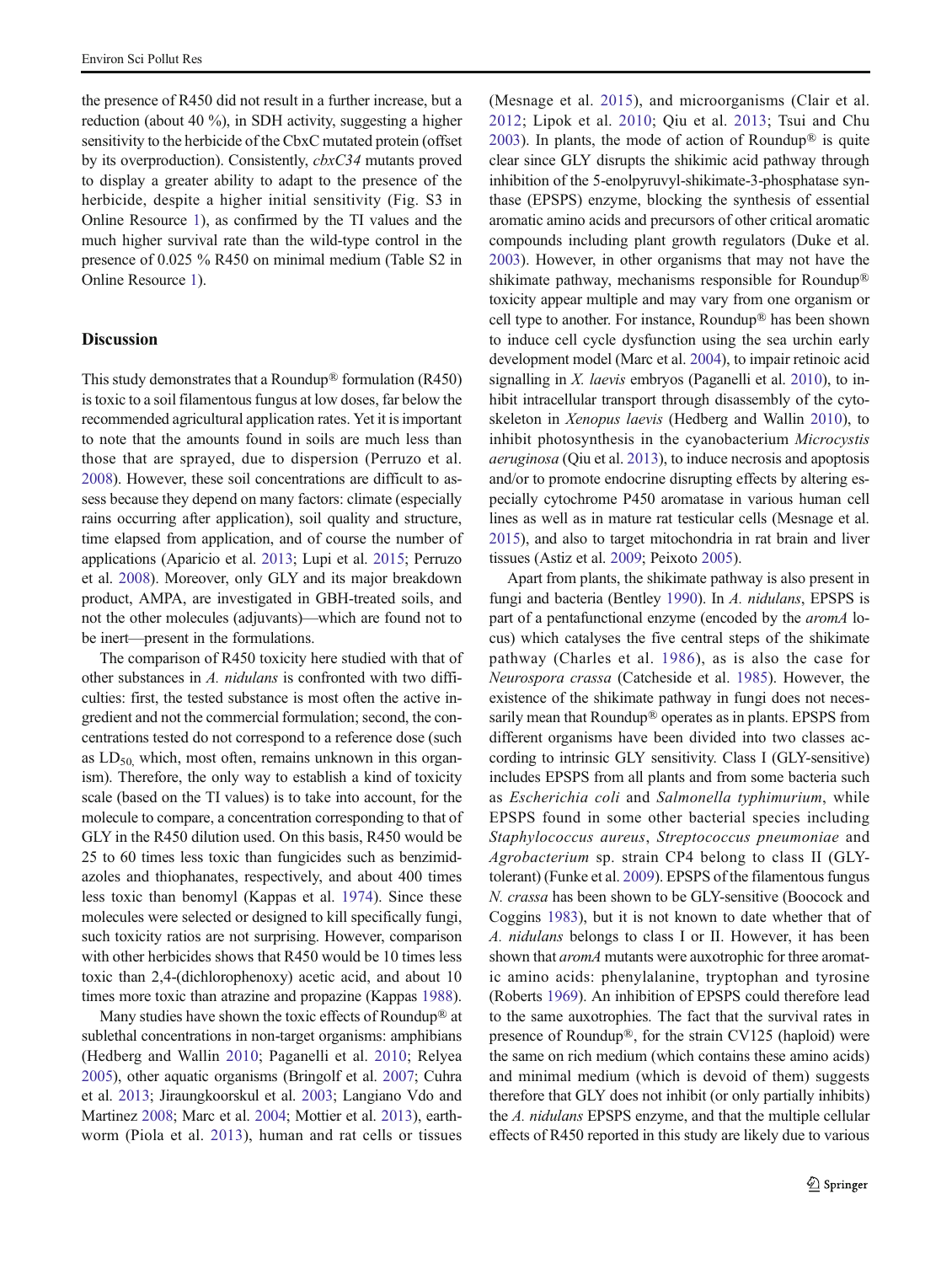targets of GLY and/or adjuvants present in the formulation. For instance, the disruption of hyphal polarity and endocytosis could be a side-effect of the surfactant polyethoxylated tallowamine (POEA), present in Roundup® formulations and necessary for an effective uptake of GLY in plants (Riechers et al. [1994\)](#page-11-0). It is indeed known that ethoxylated adjuvants can insert into cell membranes, disrupting their structure and functions as previously shown in bacteria (Nobels et al. [2011](#page-11-0)). Furthermore, while technical GLY (CAS n° 1071-83-6) is the regulated molecule as the active ingredient in GBHs (Commission implementing regulation EU n° 540/2011 as regards the list of approved active substances: [http://eur-lex.europa.eu/legal-content/EN/TXT/?](http://eur-lex.europa.eu/legal-content/EN/TXT/?uri=CELEX%3A32011R0540)  $uri = CELEX\%3A32011R0540$ , glyphosate is generally present under isopropylammonium (IPA) salt in the formulations, as it is specifically the case in R450. However, it has been reported that the IPA-GLY would be more toxic than GLY itself (Lee et al [2009](#page-11-0)). Therefore, IPA should be considered as a non-inert adjuvant and it cannot be excluded that it is partly responsible for the increased toxicity of the formulation.

Based on the Krebs TCA cycle enzyme activities, mitochondrial metabolism appeared to be stimulated despite the overall decrease in the number and volume of mitochondria. In other words, this metabolic stimulation was even more important when normalized against the total number or the size of mitochondria. Such an effect of R450 in A. nidulans might seem surprising since Roundup® was previously shown to damage basic mitochondrial functions in rat liver (Peixoto [2005\)](#page-11-0) including the TCA cycle. Alteration of SDH activity, which is part of the TCA cycle and of the respiratory chain, was even used as a biomarker to evaluate Roundup® cytotoxicity in human cells (Mesnage et al. [2015](#page-11-0)). However, Peixoto [\(2005\)](#page-11-0) has shown that simultaneously with the inhibition of SDH (and cytochrome c reductase), Roundup® promotes a collapse of the transmembrane electric potential  $(\Delta \psi)$ . Therefore, it is likely that the stimulation of the mitochondrial enzyme activities in presence of R450 in A. nidulans results from a decrease in  $\Delta \psi$ , i.e. an uncoupling effect that generates an acceleration of respiration and Krebs TCA cycle. Moreover, since CMXRos accumulation is dependent upon membrane potential, such a  $\Delta \psi$  collapse could also explain the decrease in mitochondrial fluorescence intensity in the presence of R450 (observed at 0.007 % and severely at 0.025 %). At 0.015 % R450, the supply of protons by the stimulated TCA cycle would compensate for the uncoupling effect, thereby restoring fluorescence intensity at least equivalent to that of the control. While this compensation would be only partial at 0.007 % (TCA cycle activities being stimulated by only a factor 1.5), the  $\Delta \psi$  decrease would be too severe at 0.025 % R450. It has been indeed shown that Roundup<sup>®</sup> promotes the decrease in  $\Delta \psi$  in a dose-dependent manner (Peixoto [2005\)](#page-11-0). Then, the stimulation of the bioenergetic metabolism would be a cellular response in  $A$ . *nidulans* to offset

the effects of Roundup®. This interpretation is supported by the greater tolerance to R450 of the strain harbouring the gainof-function  $\text{cbx}C\text{34}$  mutation conferring a two to three times higher intrinsic SDH activity.

Another key point of our study is the fact that these mitochondrial disruptions were also evident at the NOAEL dose for growth and morphology. This implies that metabolic effects due to pesticide residues may occur at exposure doses that do not result in any macroscopic expression, regardless of the exposed organism. Such metabolic disturbances could affect compositional quality and might therefore question the safety of food derived from herbicide-tolerant plants (Zobiole et al. [2010\)](#page-11-0). Thus, our data are likely to challenge the concept of "substantial equivalence" (i.e. close nutritional and compositional similarity between two crop-derived foods) that was used to claim that GM crops are as safe and nutritious as currently consumed plant-derived foods (Aumaitre [2002\)](#page-10-0). Since this concept, that underpins the assessment of all agricultural GM plants in the world, applies at the chain end (i.e. to the food from these plants), it seems logical that it should also take into account the agricultural practices associated to the cultivation of the GM plant if they are different from those used for conventional crops. Precisely, in the case of herbicide-tolerant GM crops, these practices are not the same as for their conventional counterparts since the former are sprayed with the herbicide. Surprisingly, during substantial equivalence studies, either the tested plants are not sprayed with the recommended herbicide (Millstone et al. [1999](#page-11-0)), or spraying is carried out but the herbicide residues are not measured (Cuhra [2015](#page-10-0)). However, these residues may add toxic properties to the final plant product either through their inherent toxicity or indirectly, by affecting the plant metabolism. Roundup®-tolerant GM soybeans have been shown to accumulate high residues of GLY and AMPA (Bøhn et al. [2014\)](#page-10-0), and our data show that Roundup® exposure at a very low dose may cause cellular and metabolic effects without affecting the macroscopic parameters.

## **Conclusions**

The present study demonstrated that a Roundup® formulation (R450) is toxic to the soil fungus A. nidulans at doses far below recommended agricultural application rate. Thus, this herbicide might potentially impair agricultural soil ecosystems. The effects included alteration of growth, defects in cellular polarity, delay in endocytosis and mitochondrial disruptions. The  $LD_{50}$  corresponded to a percentage dilution 100 times lower than the agricultural one. As previously shown for different organisms and cell lines, the Roundup® formulation proved to be much more toxic than GLY alone, indicating once again that the adjuvants are not inert. Contrary to what was previously observed for human cells or tissues, R450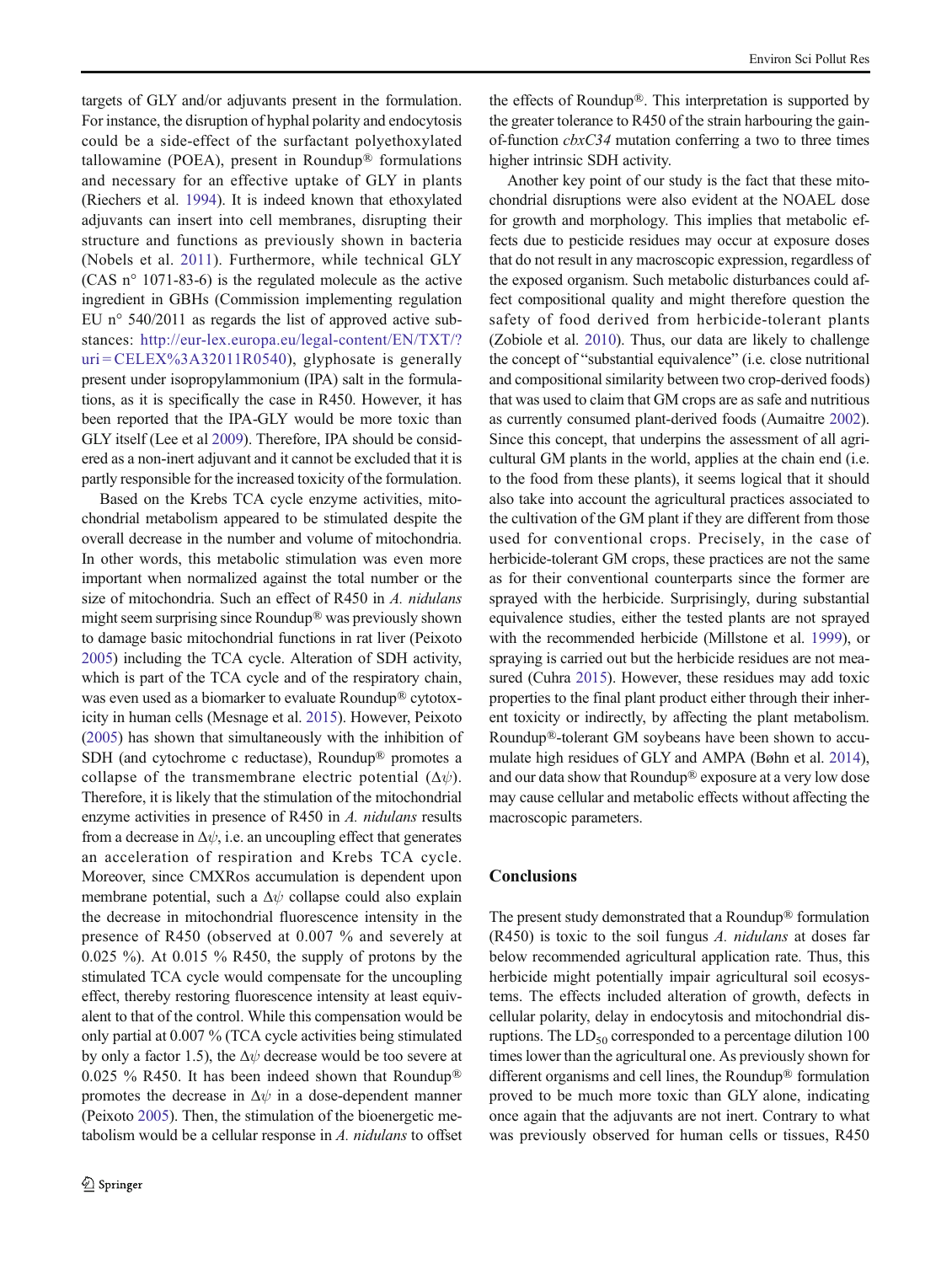<span id="page-10-0"></span>caused a stimulation of mitochondrial enzyme activities, revealing that the mode of action of Roundup® on energetic metabolism can vary from one organism to another, and that the use of SDH activity collapse as a biomarker of cytotoxicity cannot be transposed to all of them. These mitochondrial effects were also evident at an even lower concentration, corresponding to the NOAEL dose for growth and morphology. This suggests that metabolic disturbance (with possible nutritional impact in the case of crops) may occur at doses which do not cause any visible toxic effect (such as agricultural doses for herbicide-tolerant plants). This finding suggests that it would be relevant to consider the putative effects of herbicide residues in the determination process of substantial equivalence for herbicide-tolerant GMOs since interactions of chemical compounds with mitochondrial functions can result in severe impairment of the general metabolism.

Acknowledgments This work was supported by the University Paris-Sud (UPSud), the Risk Pole from the University of Caen, the nongovernmental organization "Générations Futures" and the Committee for Independent Research and Information on Genetic Engineering (CRIIGEN). It received funding from the Regional Council Ile-de-France and the UPSud. We thank Soraya Hadi for technical assistance. We are grateful to Professor J.-P. Bourdineaud and Dr. R. Mesnage for proofreading the article. We thank Claire Robinson for the English revision of the manuscript.

## References

- Aparicio VC, De Gerónimo E, Marino D, Primost J, Carriquiriborde P, Costa JL (2013) Environmental fate of glyphosate and aminomethylphosphonic acid in surface waters and soil of agricultural basins. Chemosphere 93:1866–1873
- Astiz M, de Alaniz MJ, Marra CA (2009) Effect of pesticides on cell survival in liver and brain rat tissues. Ecotoxicol Environ Saf 72: 2025–2032
- Aumaitre LA (2002) New feeds from genetically modified plants: substantial equivalence, nutritional equivalence and safety for animals and animal products. Productions Animales 15:97–108
- Bentley R (1990) The shikimate pathway—a metabolic tree with many branches. Crit. Rev. Biochem Mol Biol 25:307–384
- Bøhn T, Cuhra M, Traavik T, Sanden M, Fagan J, Primicerio R (2014) Compositional differences in soybeans on the market: glyphosate accumulates in Roundup Ready GM soybeans. Food Chem 153: 207–215
- Braconi D, Sotgiu M, Millucci L, Paffetti A, Tasso F, Alisi C, Martini S, Rappuoli R, Lusini P, Sprocati AR, Rossi C, Santucci A (2006) Comparative analysis of the effects of locally used herbicides and their active ingredients on a wild-type wine Saccharomyces cerevisiae strain. J Agric Food Chem 54:3163–3172
- Boocock MR, Coggins JR (1983) Kinetics of 5-enolpyruvylshikimate-3 phosphate synthase inhibition by glyphosate. FEBS Lett 154:127–133
- Bringolf RB, Cope WG, Mosher S, Barnhart MC, Shea D (2007) Acute and chronic toxicity of glyphosate compounds to glochidia and juveniles of Lampsilis siliquoidea (Unionidae). Environ Toxicol Chem 26:2094–2100
- Carranza CS, Barberis CL, Chiacchiera SM, Magnoli CE (2014) Influence of the pesticides glyphosate, chlorpyrifos and atrazine on growth

parameters of nonochratoxigenic Aspergillus section Nigri strains isolated from agricultural soils. J Environ Sci Health 49:747–755

- Catcheside DE, Storer PJ, Klein B (1985) Cloning of the ARO cluster gene of Neurospora crassa and its expression in Escherichia coli. Mol Gen Genet 199:446–451
- Charles IG, Keyte JW, Brammar WJ, Smith M, Hawkins AR (1986) The isolation and nucleotide sequence of the complex AROM locus of Aspergillus nidulans. Nucleic Acids Res 14:2201–2213
- Clair E, Linn L, Travert C, Amiel C, Séralini G-E, Panoff J-M (2012) Effects of Roundup(®) and glyphosate on three food microorganisms: Geotrichum candidum, Lactococcus lactis subsp. cremoris and Lactobacillus delbrueckii subsp. bulgaricus. Curr Microbiol 64:486–491
- Costa R, Ayscough KR (2005) Interactions between Sla1p, Lsb5p and Arf3p in yeast endocytosis. Biochem Soc Trans 33:1273–1275
- Cove DJ (1966) The induction and repression of nitrate reductase in the fungus Aspergillus nidulans. Biochim Biophys Acta 113:51–56
- Cox C (2004) Herbicide factsheet—glyphosate. J Pesticide Reform 24:  $10-15$
- Cuhra M (2015) Review of GMO safety assessment studies: glyphosate residues in Roundup Ready crops is an ignored issue. Env Sci Eur 27:20. doi:[10.1186/s12302-015-0052-7](http://dx.doi.org/10.1186/s12302-015-0052-7)
- Cuhra M, Traavik T, Bøhn T (2013) Clone- and age-dependent toxicity of a glyphosate commercial formulation and its active ingredient in Daphnia magna. Ecotoxicology 22:251–262
- Duke SO, Baerson SR, Rimando AM (2003) Herbicides: glyphosate. In: Plimmer JR, Gammon DW, Ragsdale NN (eds) Encyclopedia of agrochemicals. John Wiley & Sons, New York, USA, pp 708–869
- Duke SO, Powles SB (2008) Glyphosate: a once-in-a-century herbicide. Pest manage Sci 64:319–325
- Englard S, Siegel L (1969) Mitochondrial L-malate dehydrogenase of beef heart:[EC 1.1.1.37 l-Malate: NAD oxidoreductase]. Methods Enzymol 13:99–106
- Fansler B, Lowenstein JM (1969) Aconitase from pig heart. Methods Enzymol 13:26–30
- Fischer-Parton S, Parton RM, Hickey PC, Dijksterhuis J, Atkinson HA, Read ND (2000) Confocal microscopy of FM4-64 as a tool for analysing endocytosis and vesicle trafficking in living fungal hyphae. J Microsc 198:246–259
- Flipphi M, Oestreicher N, Nicolas V, Guitton A, Vélot C (2014) The Aspergillus nidulans acuL gene encodes a mitochondrial carrier required for the utilization of carbon sources that are metabolized via the TCA cycle. Fungal Genet Biol 68:9–22
- Funke T, Yang Y, Han H, Healy-Fried M, Olesen S, Becker A, Schönbrunn E (2009) Structural basis of glyphosate resistance resulting from the double mutation Thr97  $\rightarrow$  Ile and Pro101  $\rightarrow$  Ser in 5-enolpyruvylshikimate-3-phosphate synthase from Escherichia coli. J Biol Chem 284:9854–9860
- Gunatilleke IAUN, Arst HN Jr, Scazzocchio C (1976) Three genes determine the carboxin sensitivity of mitochondrial succinate oxidation in Aspergillus nidulans. Genet Res 26:297–305
- Haney RL, Senseman SA, Hons FM, Zuberer DA (2000) Effect of glyphosate on soil microbial activity and biomass. Weed Sci 48:89–93
- Hedberg D, Wallin M (2010) Effects of Roundup and glyphosate formulations on intracellular transport, microtubules and actin filaments in Xenopus laevis melanophores. Toxicol in Vitro 24:795–802
- Hickey PC, Swift SR, Roca MG, Read ND (2005) Live-cell imaging of filamentous fungi using vital fluorescent dyes and confocal microscopy. In: Savidge T, Pothoulakis C (eds) Methods in microbiology, vol 35, Microbial Imaging. Elsevier, London, pp 63–87
- James C (2011) Global status of commercialized biotech/GM crops. ISAAA Brief No 43. ISAAA, Ithaca, NY
- Jiraungkoorskul W, Upatham ES, Kruatrachue M, Sahaphong S, Vichasri-Grams S, Pokethitiyook P (2003) Biochemical and histopathological effects of glyphosate herbicide on Nile tilapia (Oreochromis niloticus). Environ Toxicol 18:260–267